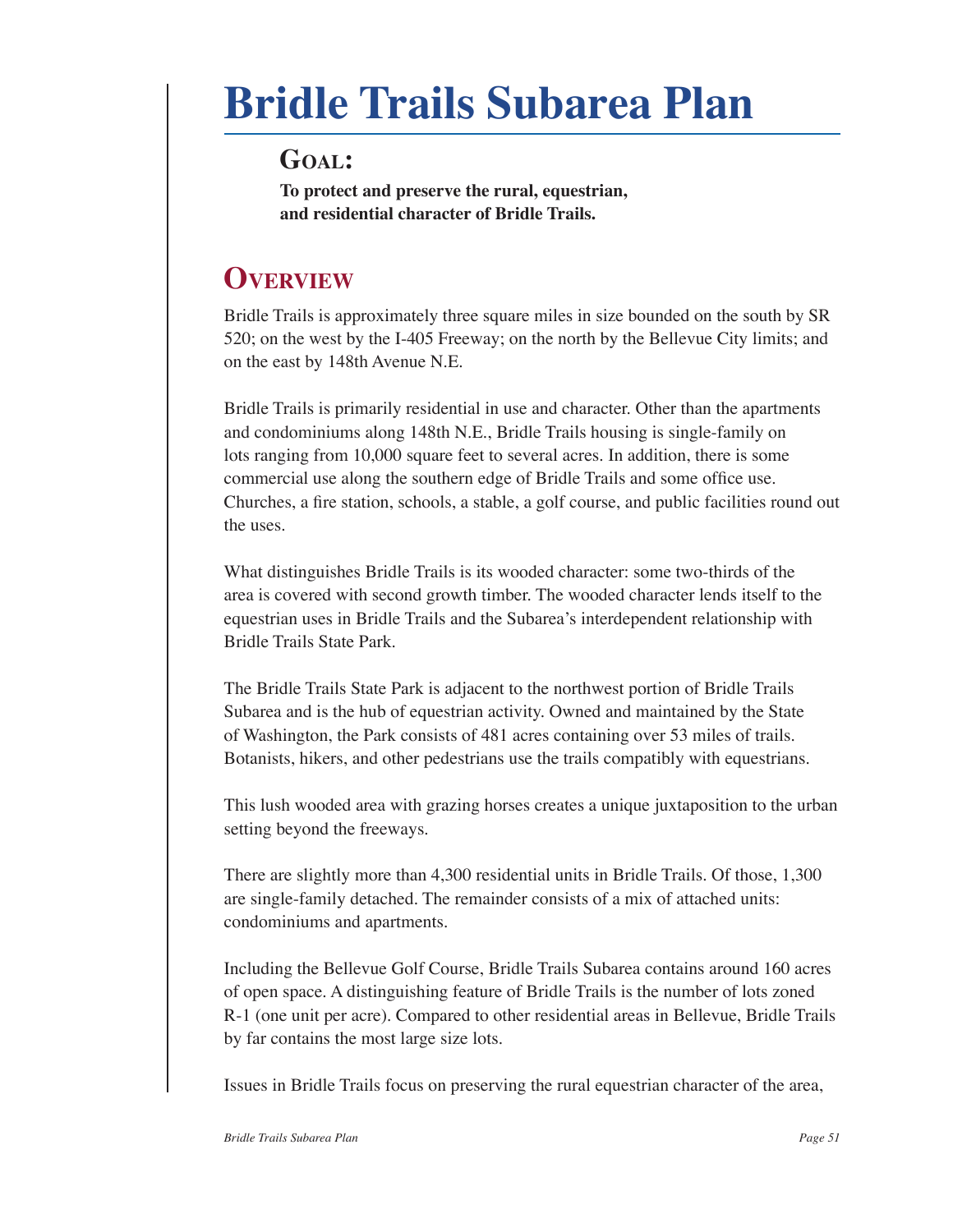improving mobility for pedestrians and equestrians, reducing non‑local traffic from residential streets, protecting remaining residential land from changing use, and cooperating with surrounding jurisdictions on land use and transportation issues.

The Subarea Plan is the guide for Bridle Trails' future. It contains policy direction for land use, circulation, community design, and interjurisdictional relations.

# **General Land Use**

### **Policies**

**POLICY S-BT-1.** Protect Bridle Trails from encroachment by more intense uses to ensure that the Subarea remains an area of residential neighborhoods.

**POLICY S-BT-2.** Support the existing character of Bridle Trails State Park "natural area" as a regional park providing opportunities for equestrian, hiking, nature study, and other passive activities only.

**POLICY S-BT-3.** Preserve the wooded, natural, rural, and equestrian character of the Subarea and encourage horse-keeping in low-density residential areas.

**POLICY S-BT-4.** Encourage and support interjurisdictional agreements among Bellevue, Kirkland, Redmond, and King County to, among other things, ensure that land uses are compatible with Bridle Trails residential neighborhoods.

# **Natural Determinants**

### **Policies**

**POLICY S-BT-5.** Protect and enhance the capability of Yarrow Creek, Valley Creek, and Goff Creek to support fish and other water‑dependent wildlife.

*Discussion: This policy recognizes the role of these creeks in fisheries support and wildlife preservation. It is important to preserve the natural environment and to retain our native habitat for the aesthetic value and character of the community.*

**POLICY S-BT-6.** Apply citywide natural determinants regulations to the riparian corridors of Yarrow Creek, Valley Creek, and Goff Creek.

**POLICY S-BT-7.** Where natural vegetation is removed, replacement with similar plant materials should be required.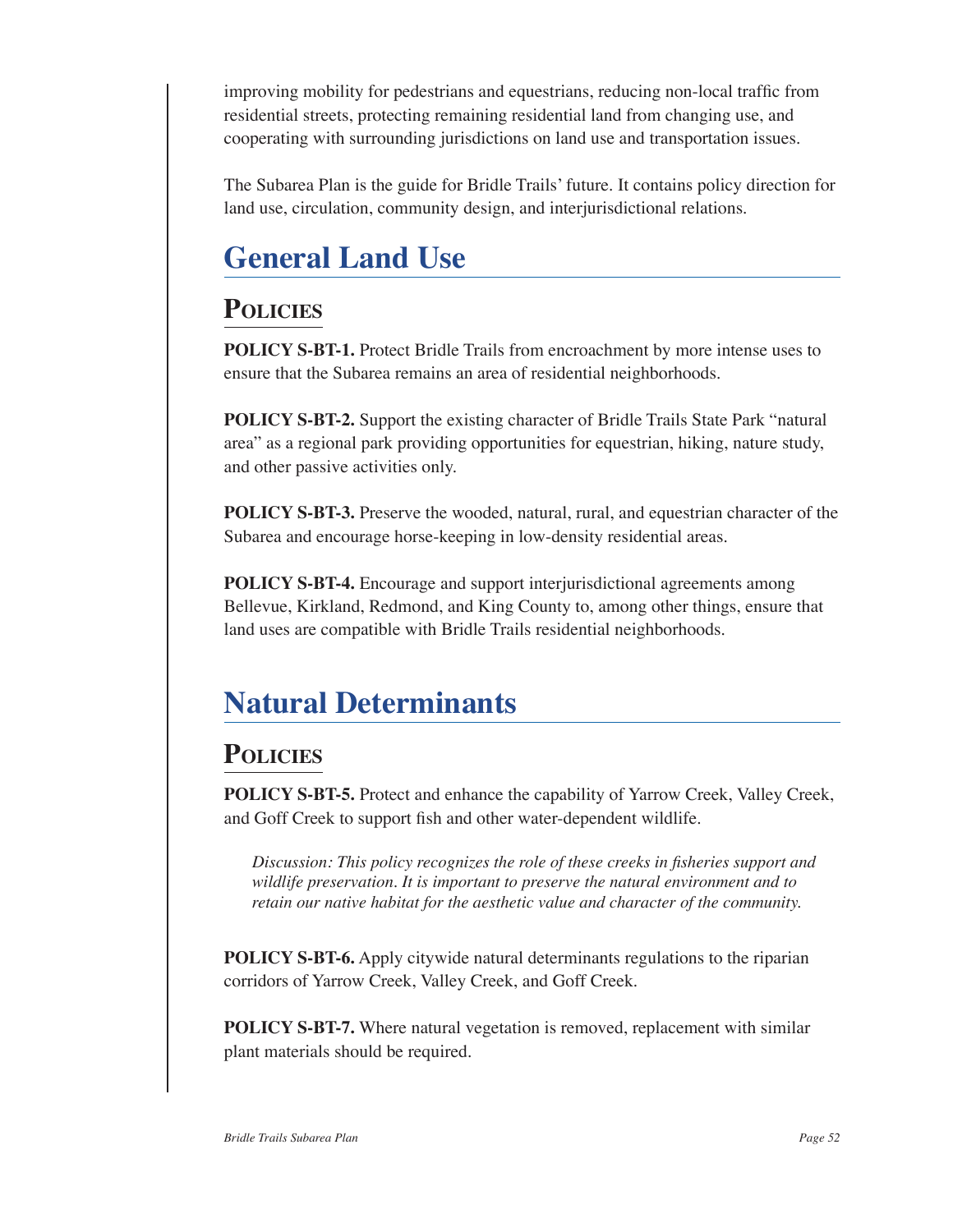**POLICY S-BT-8.** In environmentally sensitive areas, the impervious surface coverage should be kept to a minimum.

**POLICY S-BT-9.** A maximum amount of vegetation should be maintained along streams to protect side slopes from erosion, to provide shade to encourage fish propagation, to protect wildlife habitat, and to reduce stream pollution.

**POLICY S-BT-10.** Facilities should be provided in accordance with the Bellevue Storm Drainage Plan to store storm water drainage, reduce peak stream flows, and reduce the erosion of stream beds.

**POLICY S-BT-11.** The retention and protection of open drainage courses and de facto storm water detention areas should be promoted through land acquisition, acquisition of easements, or the encouragement, through incentives, of their incorporation into the design of private development.

**POLICY S-BT-12.** Development should be prevented from intruding into the floodplain of Valley Creek, Goff Creek, or Yarrow Creek.

# **Parks and Open Space**

### **Policies**

**POLICY S-BT-13.** Encourage the City to purchase land for parks and open space if appropriate land becomes available.

**POLICY S-BT-14.** Reinforce the importance of citizen involvement in the park planning process.

# **Circulation**

### **Goal:**

**Recognize the unique suburban residential character of Bridle Trails in the planning, design, and implementation of capital improvement projects.**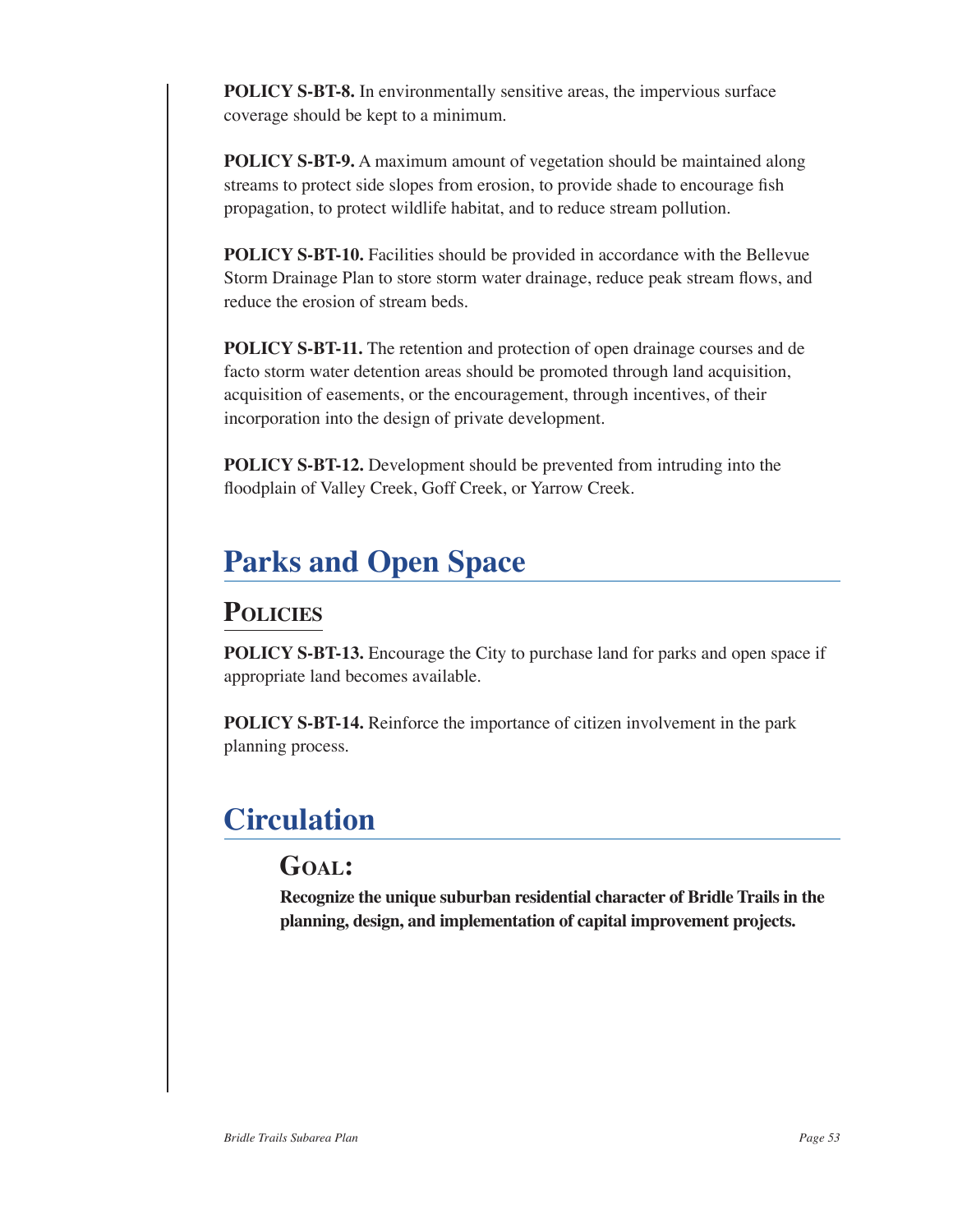### **Policies**

**POLICY S-BT-15.** Implement the 1988 Transportation/Circulation Element of the City's Comprehensive Plan.

**POLICY S-BT-16.** Construct and operate city-owned streets, sidewalks, paths, trails, and other transportation facilities to preserve and maintain public safety.

**POLICY S-BT-17.** All collector and minor arterials in the Bridle Trails Subarea shall remain two-lane, except a planned connection between N.E. 29th Place and N.E. 24th Street.

*Discussion: The Bridle Trails Subarea Plan recognizes the Bellevue Redmond/ Overlake Transportation Study II Project 46.2 which calls for a phased addition of a new road between N.E. 29th Place and N.E. 24th. [Amended Ord. 5398]*

**POLICY S-BT-18.** Discourage any east-west connecting streets through the Subarea; this would include but not be limited to N.E. 40th, N.E. 56th, and N.E. 60th, to protect the existing rural residential quality of Bridle Trails.

**POLICY S-BT-19.** Acquire equestrian/pedestrian easements through the development review process on new development and redevelopment.

**POLICY S-BT-20.** Work with utility companies to gain public nonmotorized trail easements along power line corridors to complete the equestrian trail facilities plan.

*Discussion: Bridle Trails is known for its equestrian facilities, particularly the Bridle Trails State Park which is located nearby. To help maintain or expand equestrian amenities in Bridle Trails, the Bridle Trails community could organize an equestrian organization to work with the City on trail issues.*

**POLICY S-BT-21.** Try operational solutions to safety and speed problems before developing major capital solutions.

*Discussion: Before the City determines that the installation of two-way turn lanes, turn pockets, or traffic signals on Bridle Trails arterials are necessary, try reducing speeds and installing four‑way stops as potential solutions.*

**POLICY S-BT-22.** Improvements to the regional transportation system should not adversely affect surrounding neighborhoods.

**POLICY S-BT-23.** Discourage the use of Bridle Trails arterials by regional through/ commuter traffic and discourage non‑local traffic use of residential streets.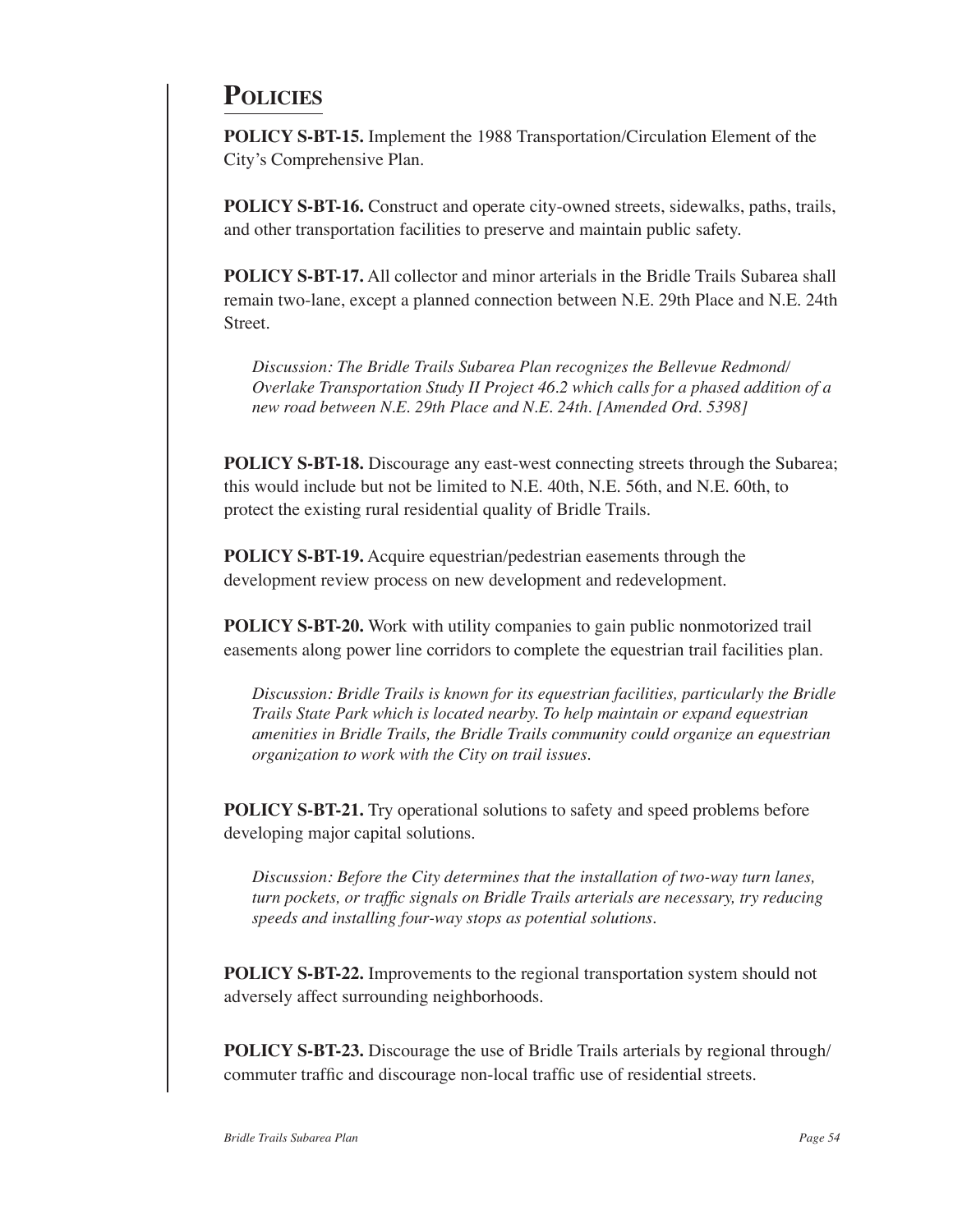*Discussion: Encourage regional through/commuter traffic to use major transportation systems and to avoid Bridle Trails arterials and residential streets.*

**POLICY S-BT-24.** Discourage the use of permanent barriers that obstruct the flow of traffic and emergency vehicles.

**POLICY S-BT-25.** Encourage the City to make nonmotorized interim improvements where major capital projects are not imminent.

**POLICY S-BT-26.** Ensure that public nonmotorized easements remain open for public access.

**POLICY S-BT-27.** Develop a safe, balanced circulation system that accommodates both motorized and nonmotorized users in the planning, design, and implementation of transportation projects.

*Discussion: Wide streets create a barrier to pedestrian movement. The needs of pedes‑ trians should be balanced with the needs of the automobile.*

**POLICY S-BT-28.** Develop meandering sidewalks and/or trails where needed to preserve existing significant trees.

**POLICY S-BT-29.** Develop and implement a systems plan to provide safe nonmotorized circulation within superblocks.

**POLICY S-BT-30.** Develop and implement safe midblock crossings where appropriate on superblocks.

**POLICY S-BT-31.** Give appropriate consideration to the special needs of handicapped, disabled, and elderly persons in planning systems and designing facilities for transportation and nonmotorized circulation.

**POLICY S-BT-32.** The City should encourage the use of transit, ride-sharing, and other means of sharing trips that have beneficial effects on reducing the demand for improvements to existing roadway facilities.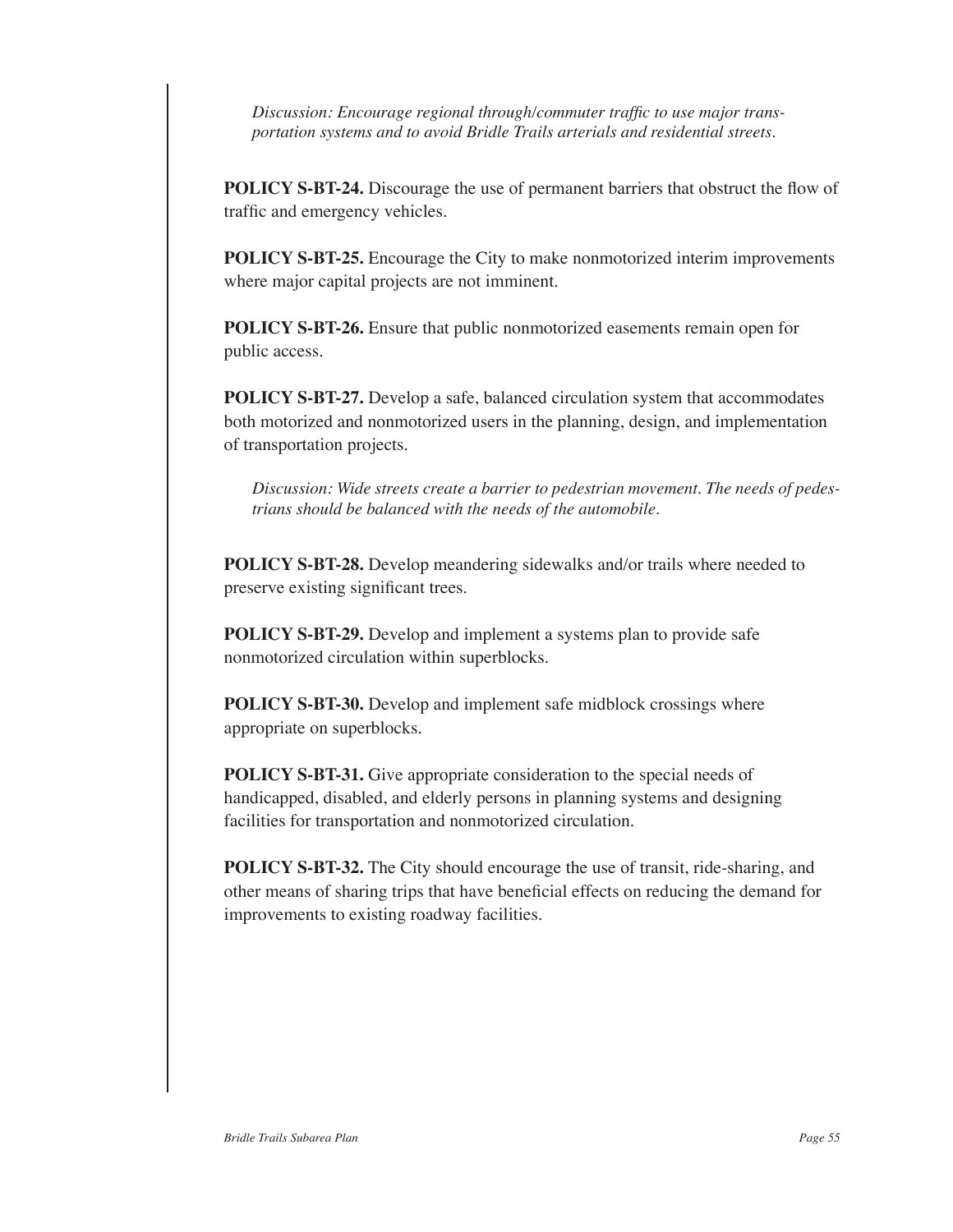# **Utilities**

### **Policies**

**POLICY S-BT-33.** Provide sewer extension to non-sewered areas only when required for health reasons, as part of a subdivision, or when requested and paid for by the homeowner.

**POLICY S-BT-34.** Provide Bellevue-owned utility service to surrounding jurisdictions in accordance with the Annexation Element of the Comprehensive Plan.

# **Community Design**

### **Policies**

#### **Rural Character**

**POLICY S-BT-35.** Maintain and improve the rural, tree-lined character of the through streets, including arterials and collector arterials, by discouraging the cutting of significant trees.

**POLICY S-BT-36.** Encourage all new, non-traffic signs erected in the Subarea, such as pedestrian and equestrian crossing sign and signs marking the entries to residential communities, to be constructed of wood and finished with stains or sealers that maintain the natural color and appearance of the wood.

*Discussion: Although the City has no regulatory mechanism to enforce this, the intent is important. Community clubs should promote this concept.*

**POLICY S-BT-37.** Encourage the retention of significant trees along arterial and collector arterial streets, except where trees or limbs of trees impose a hazard to public safety.

**POLICY S-BT-38.** Encourage the adoption of development standards which will maintain the existing character of the area. For instance, encourage developers of small land divisions (short plats) to:

- 1. Maintain as much vegetation and topsoil on each building site as possible;
- 2. Design access drives to retain vegetation;
- 3. Minimize the visibility of the subdivision as seen from arterials; and
- 4. Allow variation in street standards, curbs, and gutters so that they can be informal.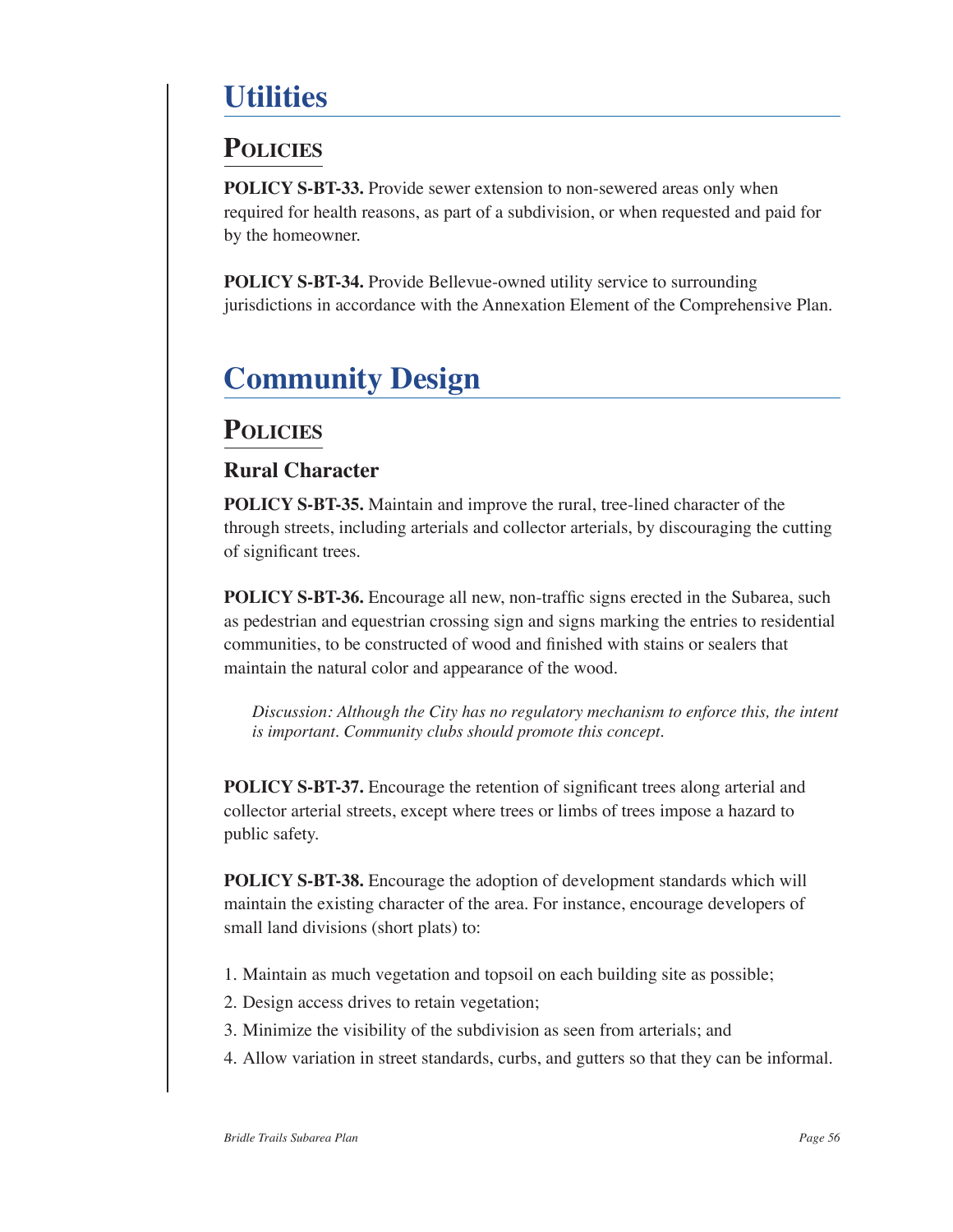*Discussion (Policies S-BT‑37, 38): Only when the prohibition of clearing is established as part of the platting conditions can the City enforce such a policy.*

*Regulations do not exist which prohibit clearing in single-family districts otherwise. Community clubs should promote this concept.*

**POLICY S-BT-39.** Encourage low density lots and short platted subdivisions to be configured to accept and accommodate a horse paddock(s).

*Discussion: The intent of this policy is to maintain the equestrian character of Bridle Trails. A change in the Land Use Code is desired by the community.*

*Local Community clubs should pursue and promote this concept with developers and property owners. The City should also attempt to promote this policy.*

#### **Environment**

**POLICY S-BT-40.** Natural vegetation should be protected and preserved to provide buffers between land uses.

**POLICY S-BT-41.** Where noise has been identified as a problem, noise mitigation measures should be included in any residential proposals.

*Discussion: Encourage new development to mitigate external traffic noise impacts through the use of berms, setbacks, construction techniques, site design, or other methods. Commercial uses are not an appropriate noise mitigation method.*

**POLICY S-BT-42.** Encourage retention of vegetation on the lower slopes of the bluff adjacent to SR 520 at approximately 136th Avenue N.E. to provide a visual separator between residential areas and the freeway.

#### **Paths and Trails**

**POLICY S-BT-43.** Maintain and enhance the existing character of the Subarea by retaining elements associated with equestrian use. Improve roadsides to create a unified visual appearance.

#### **Streetscape**

**POLICY S-BT-44.** Where differing uses abut, a buffer strip of approximately 75 feet on the intense side of the edge of the property line should be established. If natural vegetation provides a dense buffer, it should be left undisturbed. In lieu of an existing natural buffer, appropriate plantings should be encouraged to provide a dense buffer of appropriate height.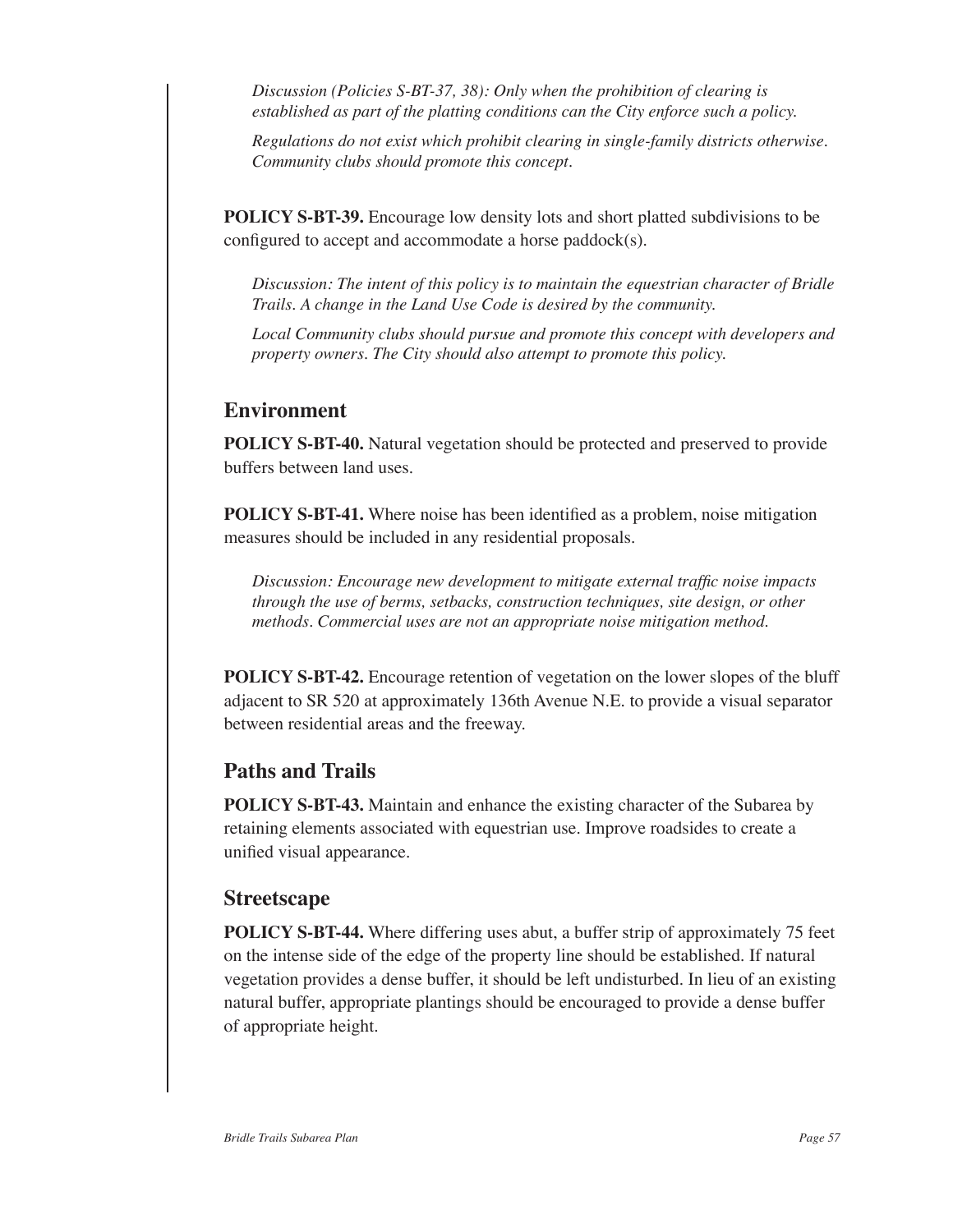If the use on the intense side of the property line is an elementary school, minidaycare center or daycare center, a buffer of less than 75 feet may be planted if: a) the planting is a minimum of 20 feet in depth and equivalent in intensity to plantings required in Transition Areas where the district providing the transition to a residential use is LI, GC, or CB, and b) no buildings, driveways or parking areas are constructed within 75 feet of the property line of the less intense use. Children's play equipment may be located within the 75-foot buffer provided it does not intrude into the 20-foot planting area. *[Amended Ord. 5027]*

*Discussion: The buffering is to apply to any change in use from single-family, including multifamily.*

### **Design Features**

**POLICY S-BT-45.** Encourage the City to construct an entrance sign into Bellevue at 148th Avenue N.E. and N.E. 60th Street (Bridle Crest Trail) in character with the business park and multifamily development to the south. Locate the gateway sign on the median strip.

**POLICY S-BT-46.** Encourage the preservation of a wooded character on N.E. 24th Street between approximately 124th Avenue N.E. and 136th Avenue N.E.

**POLICY S-BT-47.** Encourage an exterior residential appearance on any portion of a nonresidential or multifamily development.

*Discussion: Residential appearance criteria includes consideration of rooflines, windows, and the amount of open space on the site. Special attention should be given to the screening of rooftop equipment due to topographic conditions and to the use of uniform, non‑obtrusive roof color and material.*

# **Planning District Guidelines**

The Bridle Trails Subarea is divided into two planning districts: Planning District A and Planning District B. The boundaries are mapped on the Land Use Plan *(Figure S-BT.1)*.

### **Policies**

### **Planning District A**

Planning District A includes that portion of the Subarea west of a north/south line halfway between 140th Avenue N.E. and 148th Avenue N.E. extending west to I–405 and south to SR 520.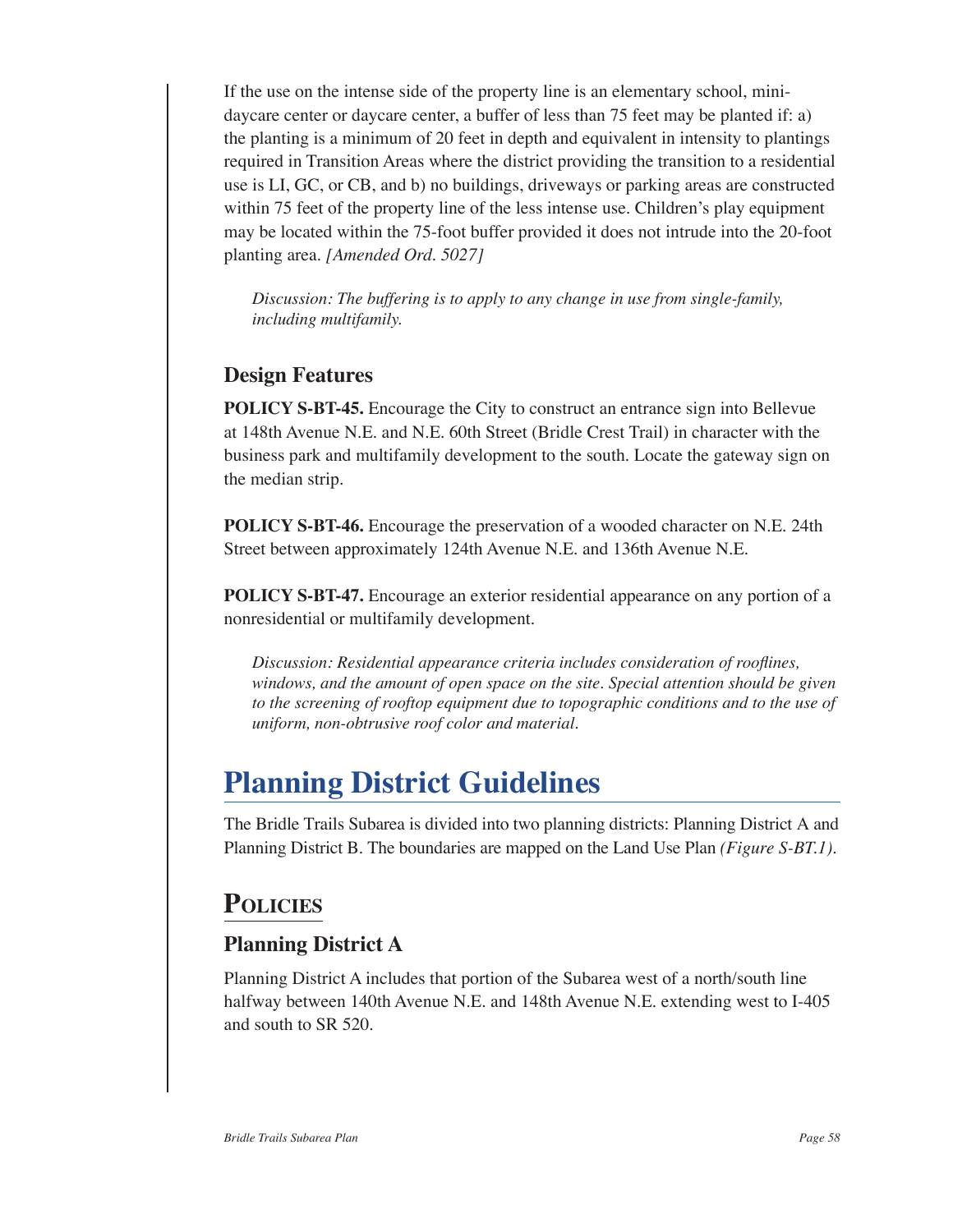#### **General Land Use**

**POLICY S-BT-48.** Encourage communication and cooperation with Kirkland on land use and circulation issues along the common boundaries between Bellevue and Kirkland.

*Discussion: It is imperative that Bellevue and Kirkland exchange information concerning land use policies and any proposed changes which may affect Planning District A.*

**POLICY S-BT-49.** Other than those areas defined below, suburban residential uses are appropriate.

**POLICY S-BT-50.** Single-family Low-density at a density of approximately one unit per acre is appropriate for most areas of Planning District A as illustrated on the Land Use Plan *(Figure S-BT.1)*.

**POLICY S-BT-51.** Single-family Low-density is appropriate on the western edge of Planning District A beginning at the intersection of the Burlington Northern right‑of‑way and 116th Avenue N.E. north along I‑405 to approximately N.E. 34th Street. Assure development as illustrated on the Land Use Plan *(Figure S-BT.1)*.

**POLICY S-BT-52.** Open space is appropriate on the Pike's Peak park site and the Nature Park site.

**POLICY S-BT-53.** Evaluate, during the development review process, alternatives to NE 28th Street for vehicular access to the properties adjacent to the south. *[Amended Ord. 4932]*

**POLICY S-BT-54.** The approximately 40‑acre parcel on the west side of 140th Avenue N.E. north of N.E. 55th Street should retain the existing Single-family Lowdensity residential designation.

*Discussion: The development of a senior congregate care facility and nursing home may be appropriate. Such a proposal would require a conditional use permit to demonstrate compatibility with adjacent development and the character of the Subarea.*

*Under existing land use code regulations (as of October 19, 1988) a change in zoning from Single-family Low-density to Multifamily Low-density is required to permit a senior congregate care facility or to Multifamily Medium-density to permit a nursing home.*

*The City is considering a change to the Land Use Code to permit these uses in singlefamily zones. If this occurs, a change in zoning may not be necessary to permit a congregate care and a nursing home facility on this parcel.*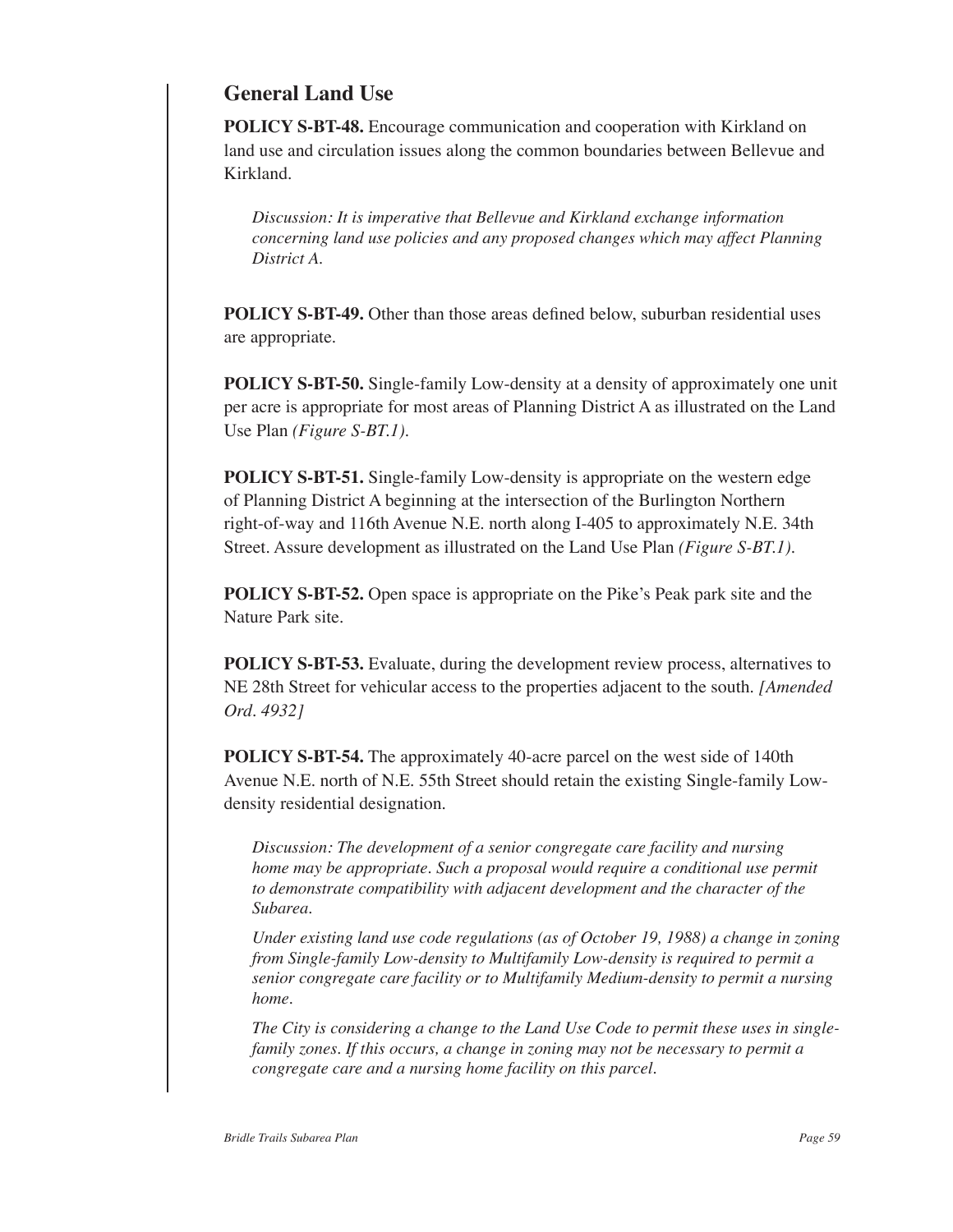*However, if a rezone is desired to increase density, it should not exceed Multifamily Low-density, and it would only be allowed in order to accommodate a congregate care facility and/or a nursing facility.*

*Conditions of the rezone should include, but not be limited to: the location of vehicular access, a limit on density, siting which is compatible with the terrain and surrounding development, and the use of building materials.*

*In addition, it is imperative that community participation in the conditional use permitting process be assured.*

**POLICY S-BT-55.** Low-intensity, low-rise offices are appropriate along Northup Way's north side from approximately 116th N.E. to the entrance of Pike's Peak.

**POLICY S-BT-56.** Residential development at a single family density not exceeding six dwelling units per acre is appropriate in the area east of and adjacent to the entrance to Pike's Peak. Development of attached units is encouraged through the Planned Unit Development process to minimize impacts to the vegetation and protected areas on the site. Building height, bulk and roofline design are issues to be considered if this site is developed with attached units to maintain compatibility with the nearby single family community. *[Amended Res. 5900]*

**POLICY S-BT-57.** *[Repealed Res. 5900]*

**POLICY S-BT-58.** Single-family High-density use is appropriate for the property east of Cherry Crest Lane and may be developed through the PUD process.

**POLICY S-BT-59.** Low-rise, low-intensity office uses are appropriate on the west side of 130th Avenue N.E. south of N.E. 24th (known as the Placek Addition on the map). Access is appropriate onto 130th only.

**POLICY S-BT-60.** Single-family Low-density is appropriate for the properties bounded on the west by existing office development east of 130th and the power lines at approximately 130th Avenue N.E. on the east. These properties are on the south side of N.E. 24th across from N.E. 134th.

**POLICY S-BT-61.** Between the power line and 136th Avenue N.E., low-rise, low-intensity office is appropriate. Access should be onto 136th Place to prevent additional curb cuts onto N.E. 24th.

**POLICY S-BT-62.** Low-intensity, low-rise office uses are appropriate east of 140th Avenue N.E. and north of N.E. 24th Street. There shall be limited access to these sites.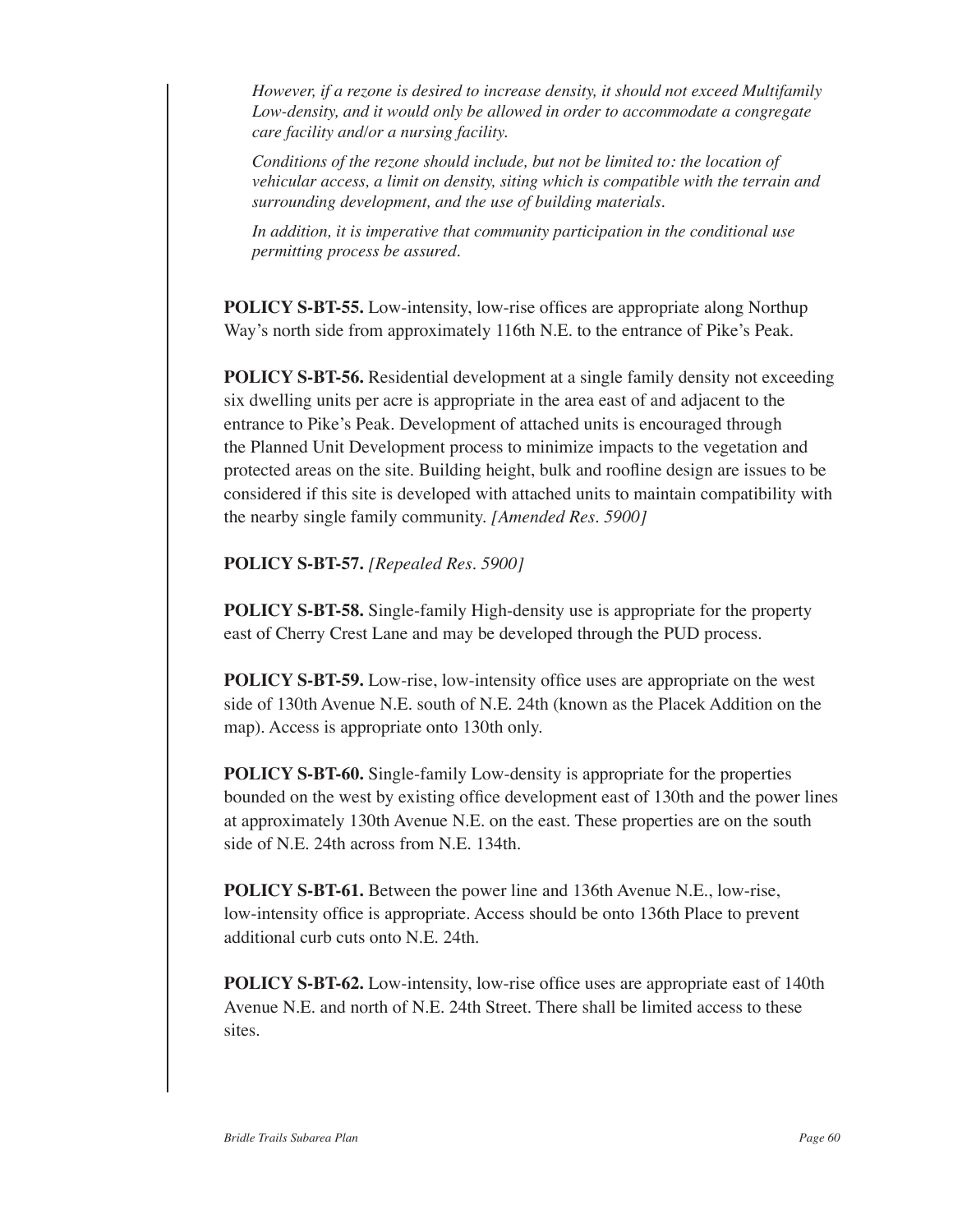**POLICY S-BT-63.** Encourage the creation of a consolidated access at 134th and N.E. 24th which connects the properties along N.E. 24th between the power line to the east and the section line at approximately 132nd.

*Discussion: The intent of this policy is to connect the three parcels with a private drive which will intersect with N.E. 24th Street at approximately N.E. 134th.*

### **Planning District B**

Planning District B is that portion of the Subarea east of a line halfway between and parallel to 140th Avenue N.E. and 148th Avenue N.E.

### **Residential Development**

**POLICY S-BT-64.** Encourage development as illustrated on the Land Use Plan *(Figure S-BT.1)*.

**POLICY S-BT-65.** Assure compatibility of land uses adjacent to residential and encourage cooperation among the jurisdictions which border Bridle Trails Subarea.

**POLICY S-BT-66.** Create nonmotorized access to Goldsmith Park from 140th Avenue N.E.

*Discussion: This requires installing a path through District A residential neighborhoods.*